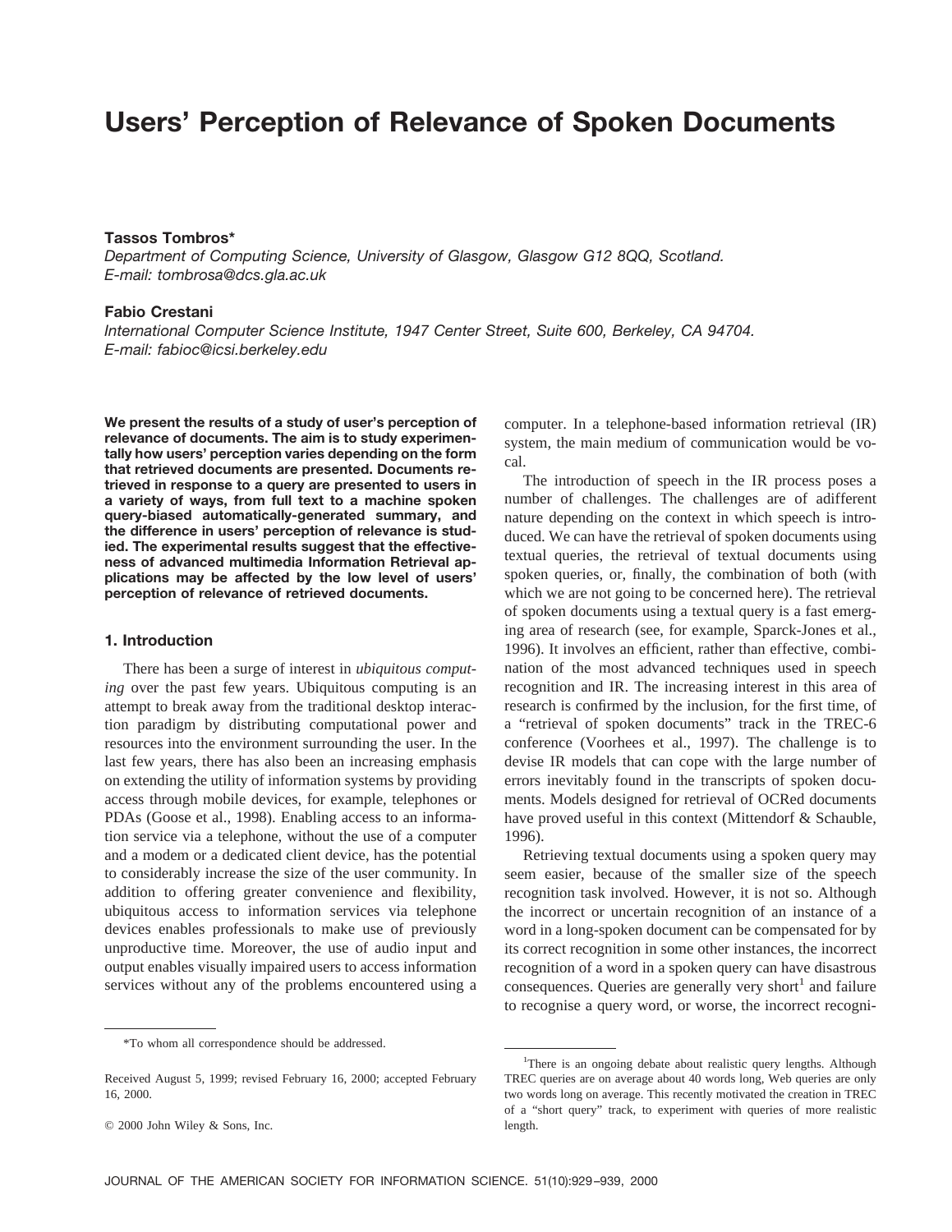tion of a query word, will fail to retrieve a large number of relevant documents or wrongly retrieve a large number of nonrelevant documents.

Therefore, enabling access to an IR system via a telephone is a much more complex task than one may think. The low bandwidth offered by a telephone line and the level of noise present in many telephone services create a series of additional problems. First of all, the system may have difficulties in recognising the user's commands and queries. The system will need to be capable of interacting with the user, assisting him to clarify and specify his information need. Moreover, the user may find it difficult to understand the response of the system and may not be able to use it as efficiently as a conventional on-screen IR system. These difficulties need to be addressed to be able to implement such a system effectively.

This paper is concerned with the last of these issues: evaluating the effectiveness of a telephone-based IR service from the user's perspective. In particular, we addressed and studied the effectiveness of the users' perception of the relevance of document summaries presented via a vocal interface. This issue is very important for the correct assessment of the feasibility of a telephone access to an IR system. The particular aspect of relevance we are examining is that of topicality (Schamber et al., 1990). Topicality can be defined as the relation of a document to the topic of a user's query, i.e. "relevance to a subject", in the words of Vickery (Vickery, 1959). According to this view, and in the context of this paper, user's perception of relevance should be interpreted as user's perception of topicality. Although it is widely recognized to be an important component of a relevance decision, user's perception of topicality has been little explored or studied.

The paper is structured as follows. Section 2 describes the background and motivations of this study. Section 3 reports some considerations on previous studies of the user's perception of relevance. The core of the paper follows, starting with a description of the experimental system employed in this study, reported in Section 4. The experimental design of our user study is reported in Section 5, and the results are described and analysed in Section 6. Finally, Section 7 reports the conclusions of our work and points at directions of future extensions of this study.

# **2. Background**

The background of the work reported in this paper is related to a project currently underway at the University of Glasgow: the Sonification of an Information Retrieval Environment (SIRE) project.<sup>2</sup> The main objective of the project is to enable a user to interact with a probabilistic IR system over a low bandwidth communication channel. The next two sections describe the overall goal of the SIRE project and how the study reported in this paper fits into it.

# *2.1. The SIRE Project*

The main objective of the SIRE project is to enable a user to interact (i.e., submit queries, commands and relevance assessments, and receive summaries of retrieved documents) with a probabilistic IR system over a low bandwidth communication line (e.g., a telephone line). An outline of the system specification of the prototype is reported in Figure 1.

The prototype interactive vocal information retrieval system (IVIRS) is made up of the following components:

- a vocal dialog manager (VDM) that provides an "intelligent" speech interface between user and IR system;
- a probabilistic IR system (PIRS) that deals with the probabilistic ranking and retrieval of documents in a large textual information repository;
- a document summarisation system (DSS) that produces summaries of the content of retrieved documents in such a way that the user will be able to assess their relevance to his information need;
- a document delivery system (DDS) that delivers documents on request by the user via electronic mail, ftp, fax, or postal service.

It is important to emphasise that such a system cannot be developed simply with off-the-shelf components. In fact, although some components (DSS, DDS, and the Text-to-Speech module of the VDM) have already been developed in other application contexts, it is necessary to modify and integrate them for the IR task.

The IVIRS prototype works in the following way. A user connects to the system using a telephone. After the system has identified the user by means of a username and a password (in the present phase we devised a login procedure based on keying in an identification number using a touchtone), the user submits a spoken query to the system. The VDM interacts with the user to identify the exact part of spoken dialogue that constitutes the query. The query is then translated into text and fed to the PIRS. Additional information regarding the confidence of the speech recognisers is also fed to the PIRS. This information is necessary to limit the effects of wrongly recognised words in the query. An effective interaction between the system and the user can also help to solve this problem. The system could ask the user for confirmation in the case of an uncertain recognition of a word, asking him to re-utter a word or to select one of the possible recognised alternatives.

The PIRS searches the textual archive and produces a ranked list of documents, and a threshold can be used to find the set of documents regarded as likely to be relevant (this feature can be set in the most appropriate way by the user). The user is informed of the number of documents found to be relevant and can submit a new query or ask to inspect the documents found. Documents in the ranked list are passed

<sup>&</sup>lt;sup>2</sup>The project is funded by the European Commission under the Training and Mobility of Researchers (TMR) scheme of the European Commission Fourth Framework of projects.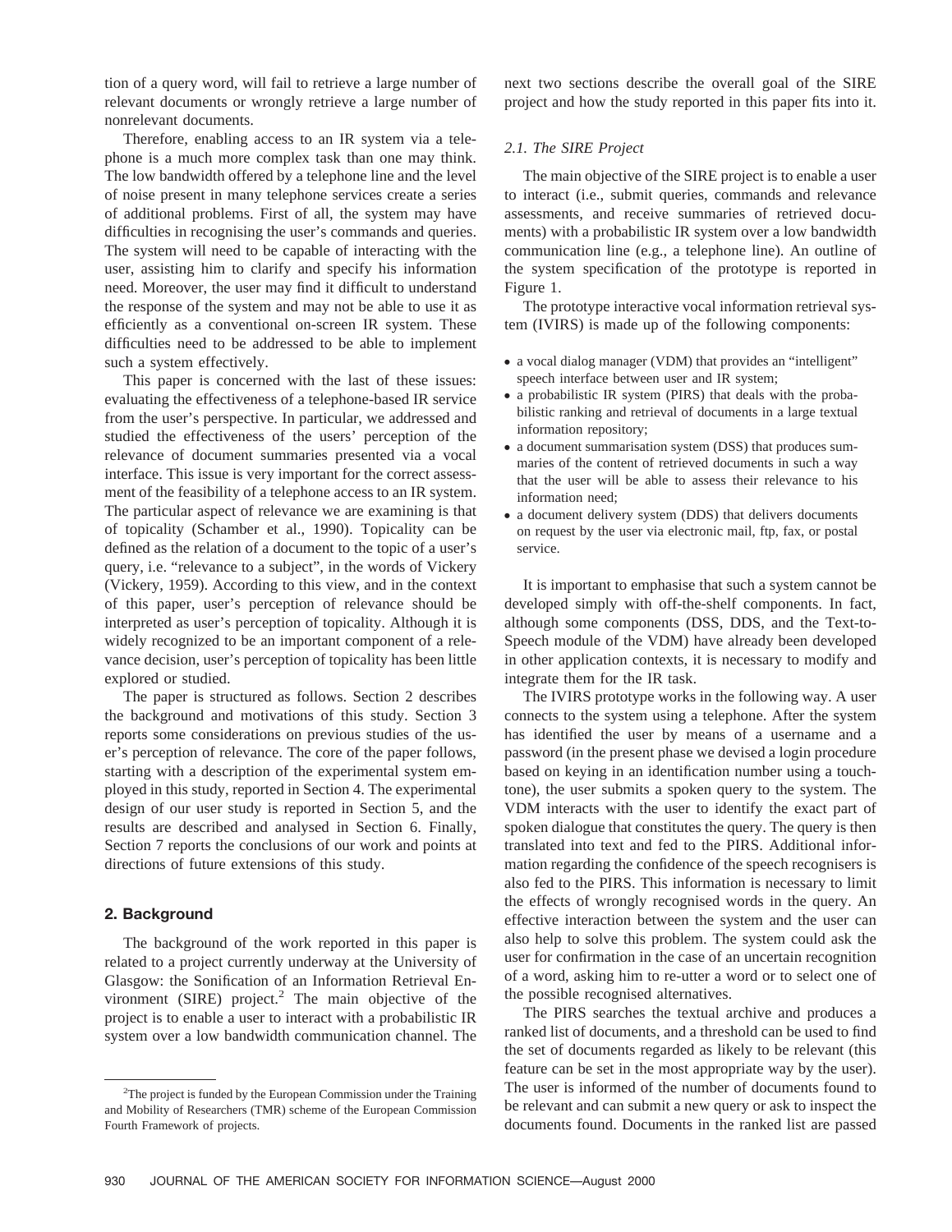

FIG. 1. Schematic view of the IVIRS prototype.

to the DSS that produces a short representation of each document that is read to the user over the telephone by the Text-to-Speech module of the VDM. The user can wait until a new document is read, ask to skip the document, mark it as relevant or stop the process completely.

Marked documents are stored in a retrieved set and the user can proceed with a new query if he wishes to. A document marked as relevant can also be used to refine the initial query and find additional relevant documents by feeding it back to the PIRS. This relevance feedback process is also useful in the case of wrongly recognised query words, because the confidence values of query words may be increased if they are found in relevant documents. This interactive process can go on until the user is satisfied with the retrieved set of documents. Finally, the user can ask for the documents in the retrieved set to be read in their entirety or sent to him via the DDS. The implementation of the prototype system outlined above requires, as a first step, a careful choice of some existing software components: a speech recognition system, a speech synthesis system, a probabilistic IR system, and a document summarisation system. This called for a survey of the state-of-the-art of several different areas of research, some of which are familiar to us, whereas others are new to us. Some components were found not to be fully suitable to the task and had to be developed. This was the case for the probabilistic IR system and the document summarisation system. A second step involves the integration of the various components and the development of a model for the VDM and of its interaction with the other components. Finally, the prototype implementation of the overall system requires a careful

tuning and testing with different users and in several different conditions (noisy environment, foreign speaker, etc.).

The prototype implementation of IVIRS is still in progress (Crestani, 1999). A "divide and conquer" approach has been followed, consisting of dividing the implementation and experimentation of IVIRS in the parallel implementation and experimentation of its constituent components. Currently, we have implemented and experimented with the DSS, the Text-to-Speech and Speech-to-Text modules of the VDM, and the DDS. We are currently developing the PIRS (Sanderson & Crestani, 1998), and the VDM (Crestani, 1998b).

# *2.2. Effectiveness of Spoken Document Summaries*

One of the underlying assumptions of the design and development of IVIRS is that a user should be able to assess the relevance of a retrieved document by listening to a synthesised voice reading a brief summary of its semantic content through a noisy channel (e.g., a telephone line). This is obviously essential for an effective use of the system. Moreover, the identification of relevant documents could trigger a relevance feedback process that would not be efficient if fed with nonrelevant documents.

However, results of investigations in other application areas (see, for example, Bernsen et al., 1997; Peckham, 1991) showed that this assumption is not always valid. We therefore decided to carry out a user study aimed at analysing the user's perception of relevance of retrieved documents when these are presented in different forms, and with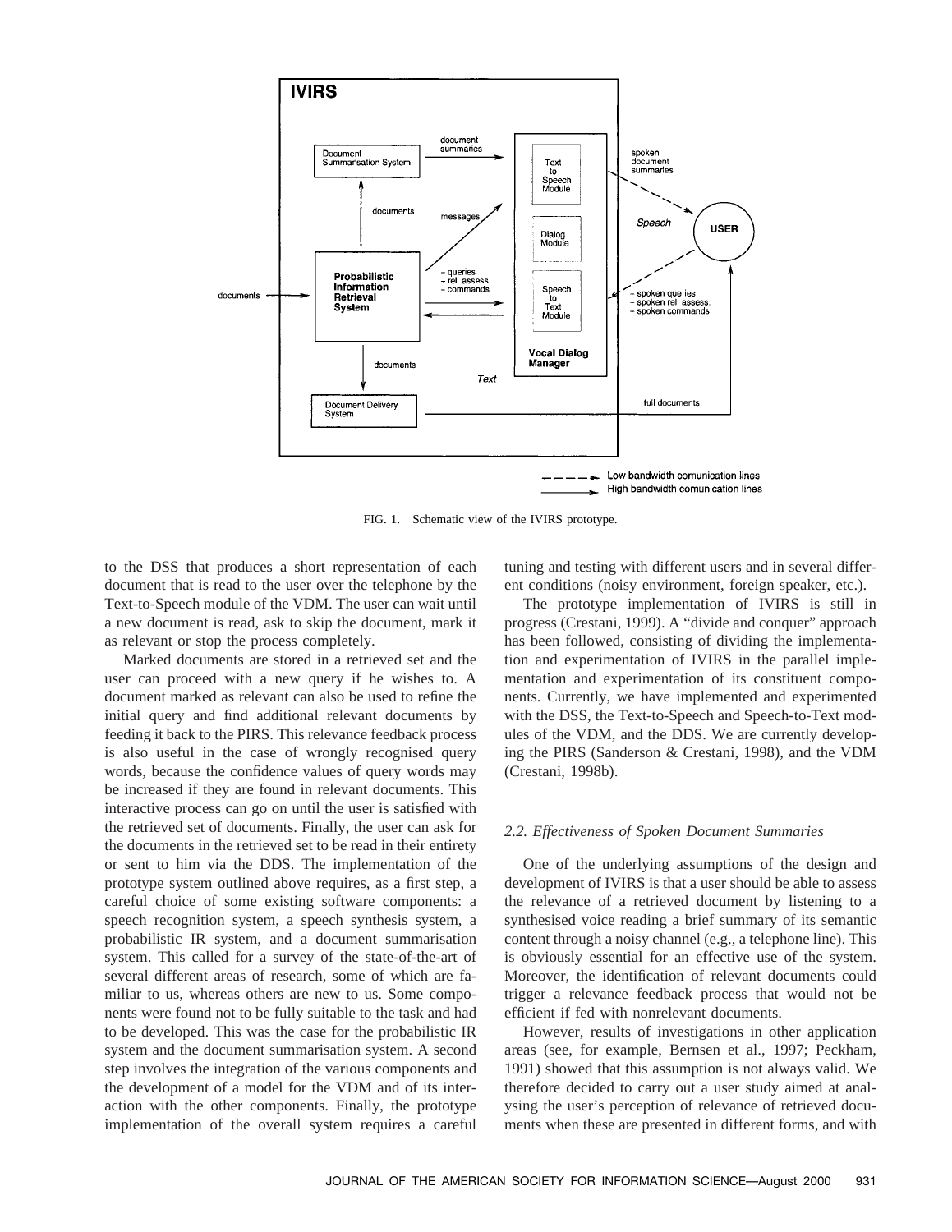

FIG. 2. Generation of spoken document summaries of retrieved documents.

varying levels of distracting elements and noise. The purpose of this study is to evaluate the effectiveness of the delivery of spoken document summaries to the user, an important part of the IVIRS prototype system depicted in Figure 2. In this study, documents retrieved in response to a query will be summarised by our DSS and the summary will be delivered to the user in various forms via different types of Text-to-Speech modules. We aim at evaluating the ability of the user to assess the relevance of the documents whose summaries are being read to him.

## **3. Users' Perception of Relevance**

A user, with an information need expressed in the form of a query submitted to an IR system, may find some information stored in some documents of a document collection "relevant" to his need. In other words, information contained in relevant documents might help the user progress toward satisfying his information need. The goal of an IR system is to retrieve, in response to a query, all and only the relevant documents. To do so, an IR system should be able to identify what makes a document relevant to an information need. It is the ability to capture the characteristics of relevance that enables an IR system to make the difficult decision about what to retrieve and what not to retrieve in response to a query. Thus relevance is one of the most fundamental, if not "the fundamental," concept encountered in the theory of IR, and the notion of relevance, whatever that may be, lies at the heart of the IR process.

In spite of the fact that the concept of relevance is central to IR, and in spite of numerous research attempts to precisely define it, a single satisfactory definition has not yet been given (Mizzaro, 1997). Currently, there are two main views of relevance in IR:

● topic-appropriateness, or topicality, which is concerned with whether or not a piece of information is on a subject which has some topical bearing on the information need expressed by the user in the query;

• user-utility, which deals with the ultimate usefulness of the piece of information to the user who submitted the query.

In current IR research, the term relevance seems to be used loosely in both senses, in spite of the fact that the above distinction is widely accepted. In this paper, we are mainly concerned with the first notion of relevance, namely topicality. This notion is only part of the concept of relevance, but it is the central part in terms of IR evaluation due to its practicality, operational applicability and measurability (Schamber et al., 1990). Research into the concept of relevance has indicated that topicality plays a significant role in the determination of relevance (Saracevic, 1970), although topicality does not automatically result in relevance for users (Barry, 1995). In the same study Barry indicated that motivated users evaluating the relevance of documents would base their evaluation on factors beyond the topical appropriateness of documents. In our experiments, given the fact that we could not use motivated users due to the complexity and scale of the study, we had to resort to topical appropriateness as perceived by users. Taking this contentious view, in this paper we are interested in evaluating how the user's perception of document topicality is affected by the way that the semantic content of the document is presented.

Cuadra and Katter have shown that human relevance judgements are affected by a number of variables (Cuadra & Katter, 1967) that could be grouped into six classes: people, documents, statements of information requirements, judgement conditions, form of response, and judgmental attitudes. Here we are concerned with the judgement conditions and the form of response. Judgement conditions refer to all the external conditions that could affect a user's perception of relevance of a document. These are, for example, the time available for judging a document, or the order in which documents are presented. Form of response refers, according to the original definition given by Cuadra and Katter, to the form in which retrieved documents are presented to the user, for example, title and abstract, full text, or a short summary. Extending this definition to a multimedia and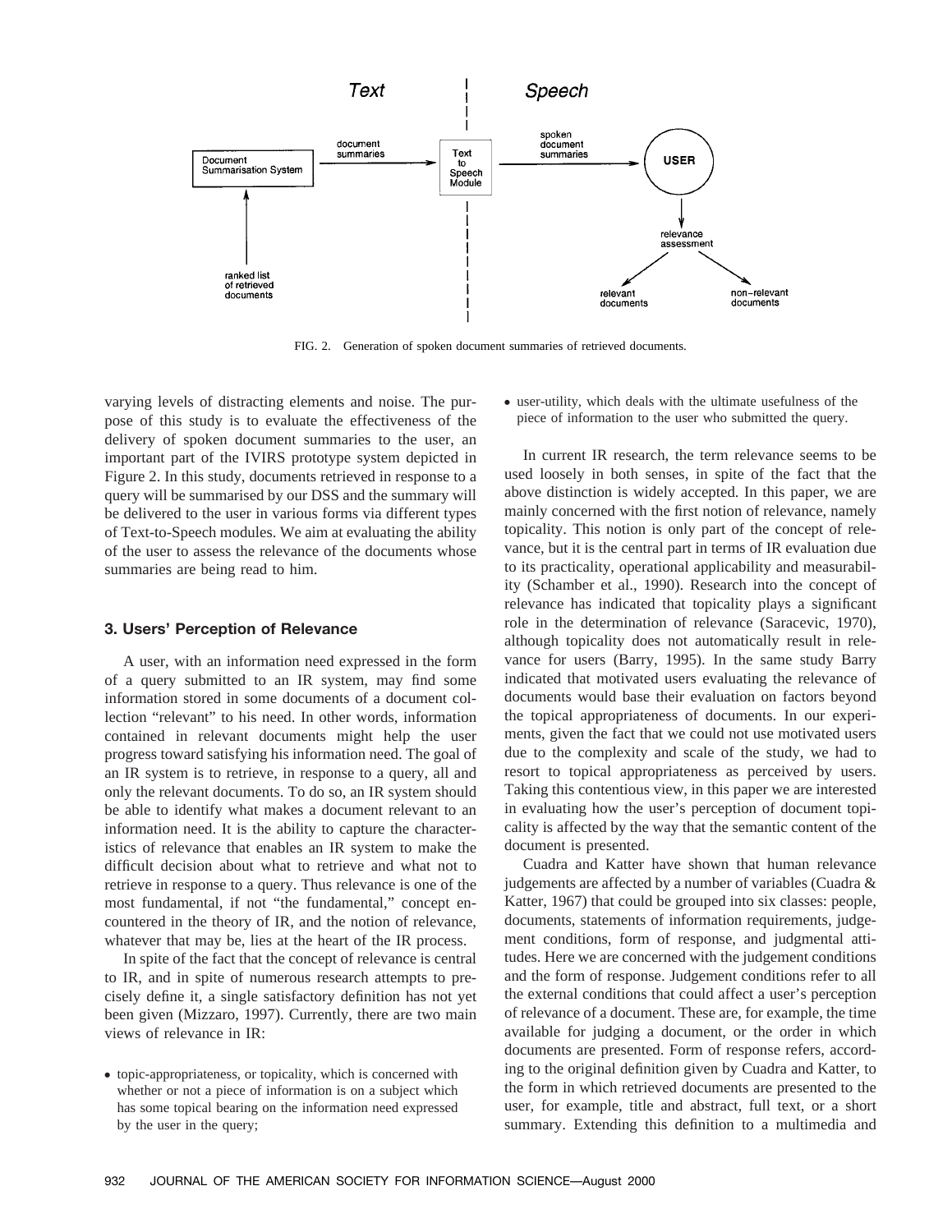multimodal IR environment, we could also include different ways of presenting the documents, for example, audio or text. The research reported in this paper investigates the accuracy and speed of user judgements of document topicality when the interaction with the IR system is mediated by an auditory interface, and when documents are presented by means of short, automatically-produced, query-biased summaries.

# **4. Evaluation of the User's Perception of Relevance of Documents Using Automatically-Generated Spoken Summaries**

In this section, we present in detail the two major components of the experimental system depicted in Figure 2: the Document Summarisation System and the Text-to-Speech module.

### *4.1. Query-Oriented Document Summarisation*

Enabling access to an IR service via a telephone, using a vocal interface poses a series of problems. One of these issues is the cost of accessing such a service, and the time needed to interact with the system using vocal commands and responses. It is known that users can rapidly assess the relevance of retrieved documents if they are reading (or skimming) the full text of the articles (Arons, 1997). In a telephone-based IR service, where the communication between the user and the system is performed via a vocal interface, it would be time-consuming and costly to read the full text of the retrieved documents to the user. Moreover, even if the user was not concerned with time and cost, the very nature of the documents may have a confusing effect on the user's ability to assess their relevance: documents may be long and relevant information may be widely scattered, and therefore hard for the user to extract.

It therefore becomes necessary to use shorter versions of the retrieved documents; short enough to be efficiently read over the phone, but indicative enough to enable the user to assess both accurately and quickly the relevance of the documents. It is our belief that the above two requirements could be sufficiently met through the application of querybiased document summarisation methods. A document summary conventionally refers to a condensed version of a document that succinctly presents the main points of the original document (Maizell et al., 1971). Query-biased summarisation methods generate summaries in the context of an information need expressed as a query by a user. Such methods aim to identify and present to the user individual parts of the text that are more focused toward this particular information need than a generic, nonquery-sensitive summary. In this way, summaries can serve an indicative function, providing a preview format to support relevance assessments on the full text of documents (Rush et al., 1971).

Query-biased text summarisation is an emerging area of research that had not been addressed until recently. Tombros and Sanderson looked into the application of such

methods in information retrieval, evaluating the indicative function of the summaries (Tombros & Sanderson, 1998). Their study showed that users were better able to identify relevant documents when using the summaries than when using the first few sentences of a document. Recently, the TIPSTER funded SUMMAC project (Mani et al., 1998) provided a framework for the evaluation of different types of summarisation systems. As part of that project, a number of query-biased summarisation systems were evaluated by measuring their ability to help users identify documents relevant to a query.

The summarisation system employed in the experiments described in this paper has been developed by Tombros and Sanderson. The system is based on a number of sentence extraction methods (Paice, 1990) that utilise information both from the documents of the collection and from the queries used. A detailed description of the system can be found in (Tombros & Sanderson, 1998); here we shall briefly describe the summary generation process.

The document collection to be summarised comprised news articles of the Wall Street Journal taken from the TREC collection (Harman, 1996). Each individual document of the collection was passed through the summarisation system, and as a result a score for each sentence of each document was computed. This score represents the sentence's importance for inclusion in the document's summary. Scores are assigned to sentences by examining the structural organisation of each document, and by utilising within-document term frequency information. Information from the structural organisation of the documents was utilised in three ways. Terms occurring in the title section of a document were assigned a positive weight (title score) to reflect the fact that headlines of news articles tend to reveal the major subject of the article. In addition, a positive ordinal weight was assigned to the first two sentences of each article, capturing the informativeness of the leading text of news articles. Finally, a heading score was assigned to each one of the sentences comprising a within-article section heading, reflecting the fact that such headings provide evidence about the article's division into semantic units. By using the number of occurrences of a term in a document (term frequency—TF), we can establish a list of "significant" terms for that document (i.e., terms whose TF value is greater than a specific threshold). The summarisation system then locates clusters of significant terms within a sentence, and computes a significance factor for each sentence (Luhn, 1958).

In addition to the scores assigned to sentences, information from the queries that were used in the experiments was also employed in order to compute the overall score for each sentence. A query score was thus computed, intended to represent the distribution of query words in a sentence. The rationale for this choice was that, by allowing users to see the context in which the query terms occurred, they could better judge the relevance of a document to the query. The actual measure of significance of a sentence in relation to a query is derived using a query length normalisation process.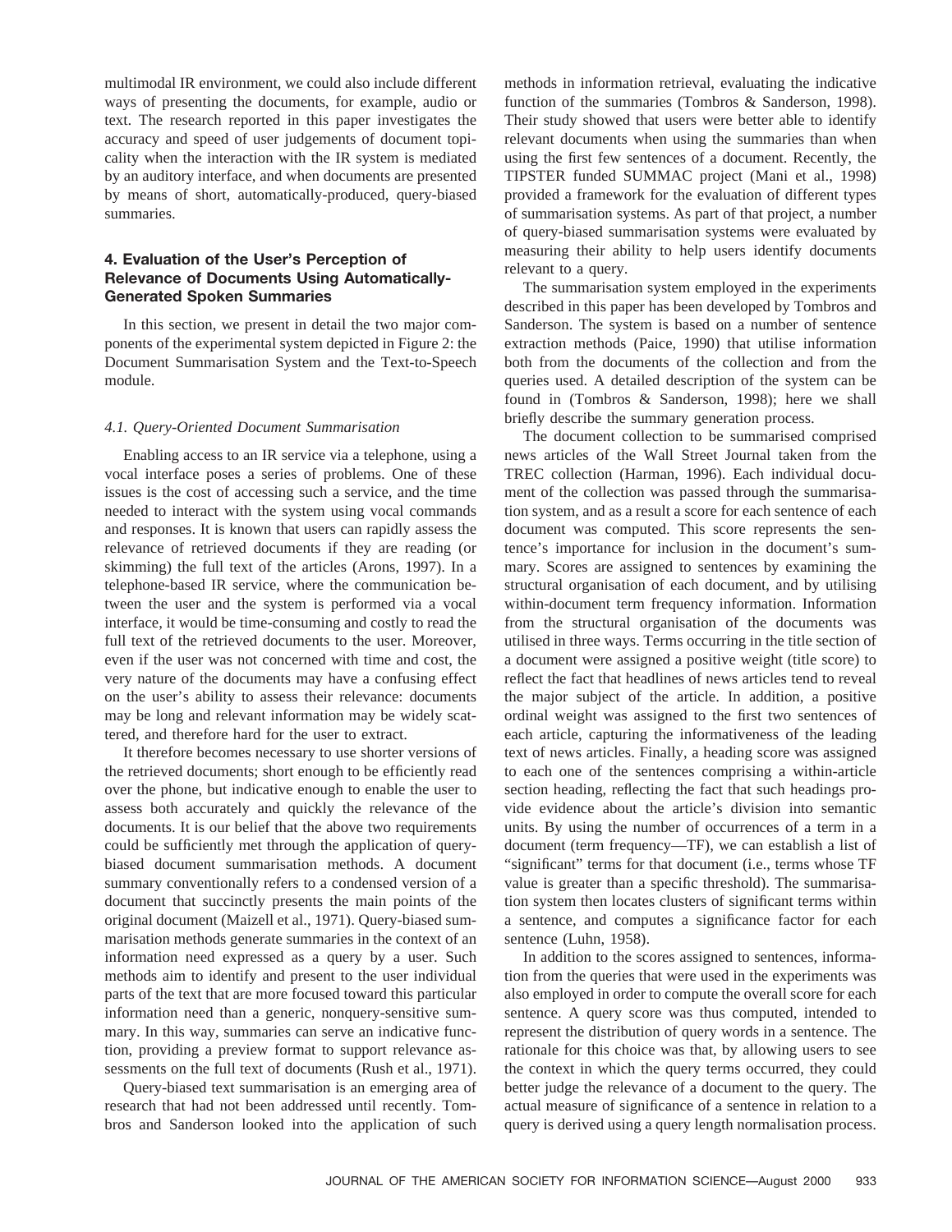The final score for each sentence is calculated by summing the partial scores discussed above. The summary for each document is then generated by selecting the top-scoring sentences, and outputting them in the order in which they appear in the original document. Summary length was defined to be 15% of the document's length, up to a maximum of five sentences. Such a value seems to be in general agreement with suggestions made by (Brandow et al., 1995; Edmundson, 1964).

We present here an example of two query-oriented summaries that were generated by the system in response to the query "Combating Alien Smuggling":

Law—Legal Beat: Two Atlanta lawyers are convicted of immigration fraud.

A Fort Worth, Texas, Federal court jury found the lawyers, Douglas Smith and Ronald Staples, guilty of seven counts each of immigration fraud in connection with a scheme to sell phony documents to illegal aliens seeking legal residence in the U.S. In a January indictment against several members of the ring, the government alleged, among other things, that the two attorneys accompanied the undocumented aliens to immigration offices and assisted them in filing the documents. The attorneys were allegedly part of a nationwide ring that sold packets of bogus addresses, employment histories and medical exams for \$3500 to \$6000 each. Investigators uncovered an extensive smuggling operation that brought illegal aliens into the U.S. through the Caribbean and other points.

Politics & Policy: South Africa's Armscor may face charge of smuggling U.S. military technology.

Federal prosecutors are preparing the first criminal charges accusing Armscor, South Africa's state-affiliated weapons maker, of smuggling sensitive U.S. military technology to Pretoria, according to law enforcement officials. In addition to Armscor, these officials said, the U.S. attorney's office in Philadelphia intends to seek a pair of indictments naming a host of individuals and smaller companies in a case involving illegal export of missile parts, gyroscopes, and other military hardware for South Africa. Believed to be among the most sweeping international armssmuggling and financial fraud inquiries in recent years, investigators in the U.S. and elsewhere are still trying to unravel what they contend is a passel of front companies, 39 bank accounts, and fraudulent profit reports used to create more than \$1 billion in fake defense contracts. Investigators and former associates contend that Mr. Guerin kept up his connections with Pretoria and later used his intelligence ties to help cover up alleged smuggling and financial fraud. Investigators have said that Mr. Guerin's network of shell companies was used to shuttle money around the world and smuggle military equipment to South Africa.

The next section describes the system we used for the text to speech conversion of the summaries.

### *4.2. The Text to Speech Module*

Speech is the most natural and efficient means by which individuals transmit and access information. However, the

ability of the listener to understand the message conveyed by the speaker is highly dependent, among other things, on the quality of the speech.

Speech synthesis is concerned with producing speech by machines (Keller, 1994). Often, this takes the form of a text-to-speech system, whereby unrestricted text is transformed into speech. Since most online information is represented as ASCII text, the automatic conversion of text to speech provides a means to present many people with online information using personal computers or other common devices such as telephones and televisions. Text-to-speech synthesis has the further advantage of providing textual information to people who are visually impaired or functionally illiterate.

The Text-to-Speech module of IVIRS should use stateof-the-art technology in speech synthesis (Keller, 1994). We carried out a survey and an initial testing of a number of commercially available speech synthesis systems. Following a careful selection, we decided to use a system that would be representative of the kind of speech synthesis quality available currently on the market. For the experiments reported in this paper we used the Monologue 97 system.<sup>3</sup> Monologue 97 uses the PrimoVox Speech Synthesizer from First Byte. Monologue 97 for Windows 95 and Windows NT is Microsoft SAPI compliant, and includes a variety of English male and female speech fonts. It is capable of speaking all ANSI text that is made available to it from any application that runs in Windows 95 or NT 4.0. The system is quite flexible because it is able to adjust to a variety of voice characteristics (e.g., speed, tone, pitch, etc.).

However, given the limits and the quality of state-of-theart speech synthesis systems, we also decided to introduce in our experiments what we considered an "upper bound" of the performance of the Text-to-Speech module: a human voice. Document summaries will be read by a human in different conditions to simulate degrading levels of the quality of speech. The details of the experimental procedure are reported in the following section.

# **5. Experimental Design**

The variable we wish to examine through experimentation (the dependent variable) is the effectiveness of user relevance judgements based on the presented document descriptions. The measures we used to examine the variable are the accuracy of the judgements and the speed with which these judgements were made. In the remaining portion of this section, we present the experimental design of our investigation. Details of the experimental conditions are first provided, followed by a description of the tasks that the users had to perform. The group of subjects participating in the experiments is then described, and finally the experi-

<sup>3</sup> Information on the Monologue 97 system can be found on the First Byte Web site: http://www.firstbyte.davd.com/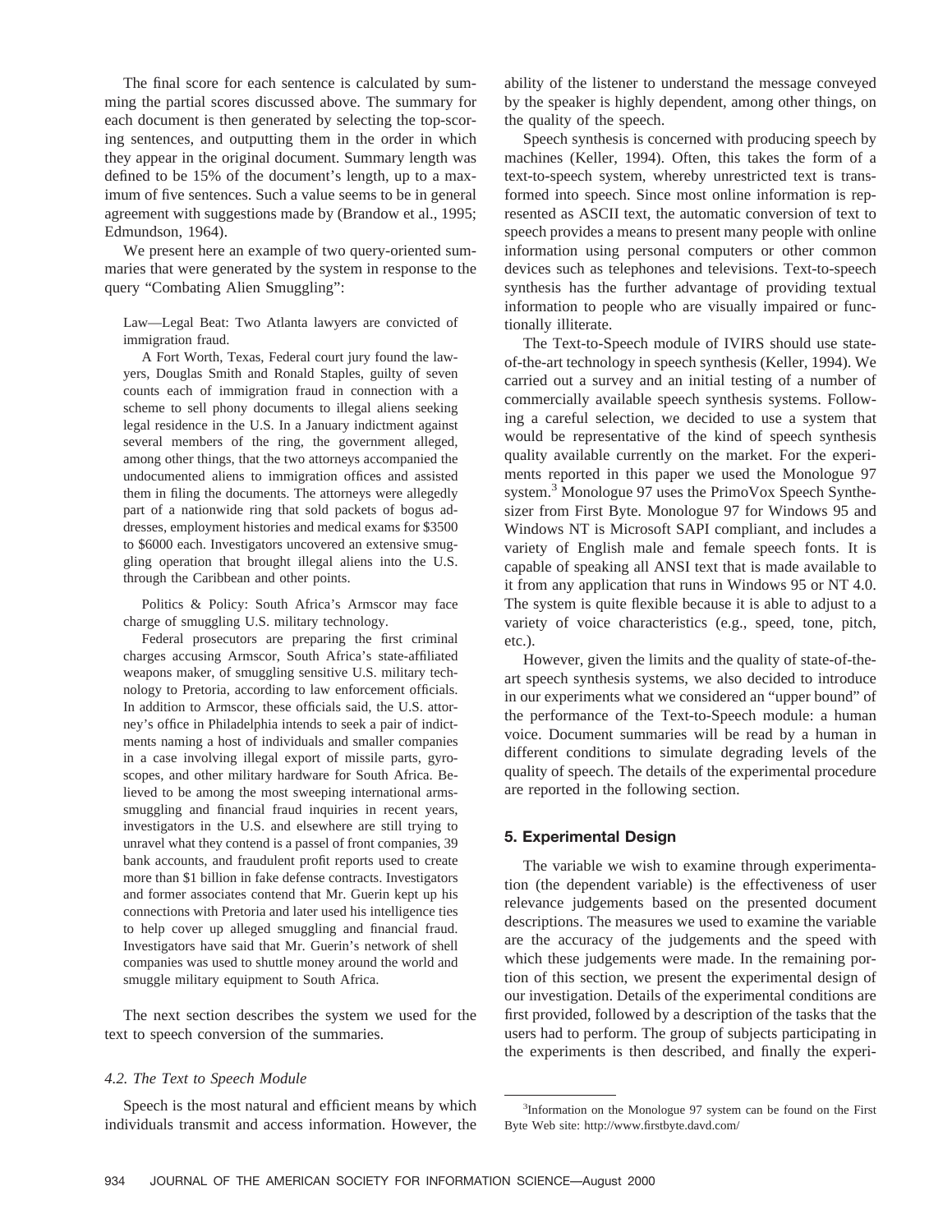mental scenario through which we obtained the measures of user performance is detailed.

# *5.1. Experimental Conditions*

The aim of the experiments reported in this paper is to investigate the effects of different forms of presentation of document descriptions (i.e., with varying levels of distracting elements and noise) on users' perception of document relevance. In a previous study, Tombros and Sanderson (1998) used document titles, and automatically generated query-biased summaries as document descriptions, and measured user ability to make fast and accurate relevance judgements. In that experiment, the descriptions were displayed to the user on a computer screen. The results from that study are used in the present experiments, and will be compared to results obtained when users are listening to the document descriptions instead of reading them. Three different methods of auditory transmission are employed in our study: document descriptions are read by a human to the subjects (condition V), read by a human to the subjects over the telephone (condition T), and finally read by a text to speech application over the telephone to the subjects (condition C). By manipulating the level of the independent variable of the experiments (form of presentation), we are able to examine the value of the dependent variable (i.e., user ability to make fast and accurate relevance judgements). We shall show that any variation in user performance between the experimental conditions can be attributed only to changes in the independent variable, because the so-called "situational variables" (e.g., background noise, equipment used, experimenter's behaviour) are held constant throughout the experimental procedure. Such variables can introduce bias in the results if they change systematically between experimental conditions (Miller, 1984).

# *5.2. Task*

To be able to use the experimental results reported in Tombros and Sanderson (1998), the same task was introduced in our design: users were presented with a retrieved document list in response to a query, and had to identify relevant documents for that particular query within 5 min. The information presented for each document was its title and its automatically-generated, query-biased summary. We also used the same set of queries (50 randomly chosen TREC queries), the same set of retrieved documents for each query (the 50 top-ranked documents were presented to each user), and the same document descriptions (titles, and the query-biased summaries) as in Tombros and Sanderson (1998). The documents are a subset of the Wall Street Journal collection of TREC. To get a measure of user performance in relevance judgements, the TREC relevance assessments were used as the standard against which the subjective judgements of the users participating in the experiment were compared (see Section 3 for a discussion on our view of the concept of relevance). In this way, we were

able to produce standard recall and precision figures. One should keep in mind that the focus of the study was not to examine the absolute values of precision and recall (i.e., how much our subjects' and the TREC judges' view of document relevance overlaps), but rather to examine the variation of these measures in relation to the different experimental conditions.

Queries were randomly allocated to subjects by means of a draw, but because each subject was presented with a total of 15 queries (five queries for each condition) we ensured that no query was assigned to a specific user more than once.

# *5.3. Groups of Subjects*

A group consisting of ten users was employed. The population was drawn from postgraduate students doing a conversion course in information technology. Their academic background was from various disciplines (e.g., science, arts, social sciences, etc.). All users performed the same retrieval task described in the previous paragraph under the three different experimental conditions. This experimental design is called "repeated measures design" (Miller, 1984), and the order in which users perform the tasks may influence their performance. For example, the task that is performed last may benefit from experience acquired in the first, or may, perhaps, suffer from the effects of fatigue or boredom. To neutralise such order effects, we varied the order in which the tasks were performed across subjects. Therefore, half the users performed first the task under condition V, whereas the other half performed first the task under condition T. Each user completed these two tasks during the same experimental session (i.e., on the same day). It was decided that all subjects should perform the task under condition C last, in a separate experimental session some time after having completed tasks V and T. This decision was based on the fact that condition C was the most complex and most difficult for the users to perform. It was our belief that if we had exposed users to condition C first, they would have been frustrated, and their performance would have been negatively biased because of the complexity of that condition. Therefore one can argue that the results for condition C reported in this paper reflect an optimistic, or an "upper bound" view of user performance. In fact, users achieved the specific results having gained experience through the other two conditions first, and it is our belief that under any other circumstances they would perform at a same or at a lower level for condition C.

### *5.4. Sonification of the Retrieved Document List*

The experiments involved the presentation of document descriptions to subjects in three different forms, all of which were of an auditory nature. In two of the experimental conditions, the same human read the descriptions to each subject, either while physically in the same room (though not directly facing the subject), or while located in a differ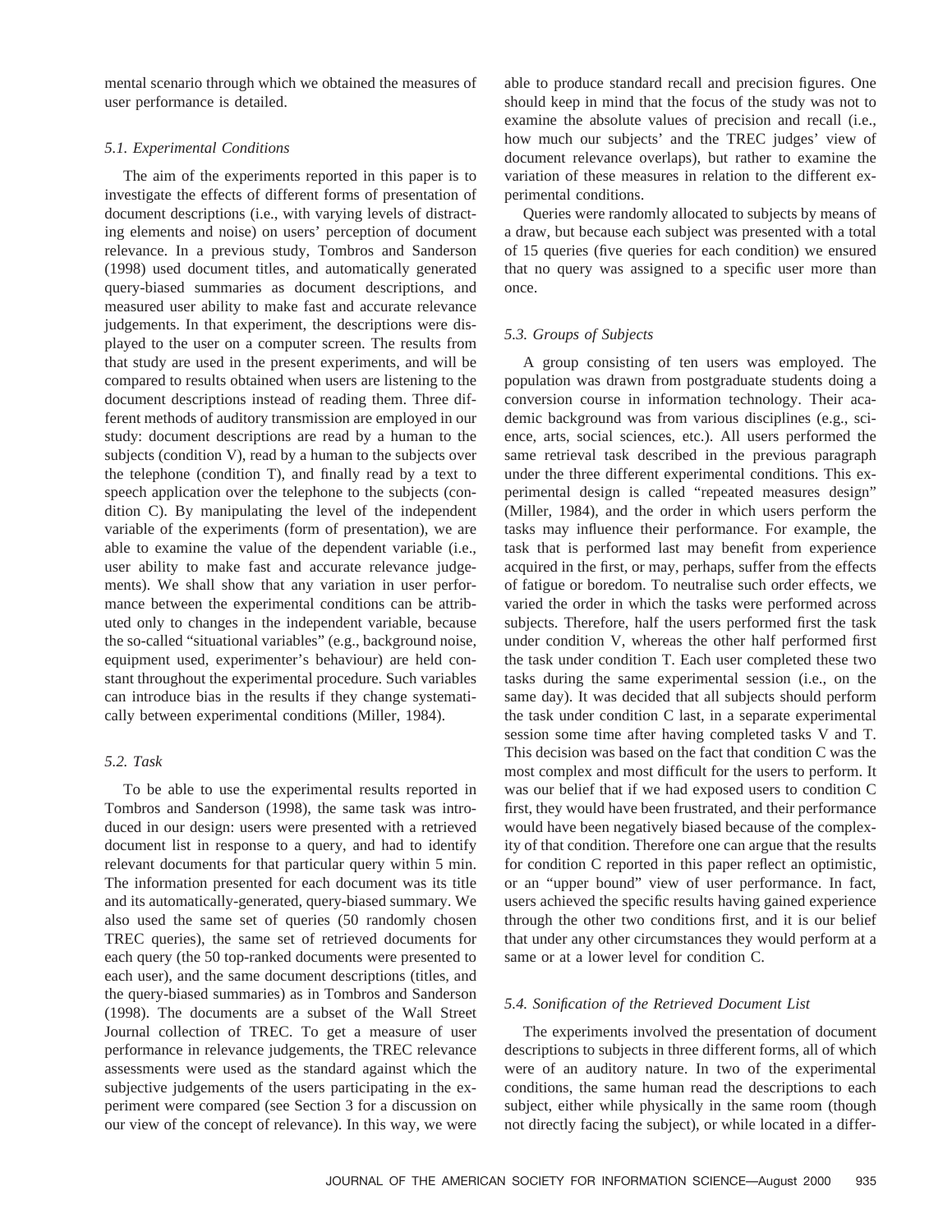ent room and reading the descriptions over the telephone. Care was taken not to overload the human reader, so as to avoid effects of fatigue that would bias the experimental results (e.g., no more than two sessions were performed on the same day, and there was an interval of at least 45 min between two consecutive sessions). In the third condition, a text to speech system was employed, reading the document descriptions to the users over a telephone line. The system was operated by one of the experimenters. As far as the users were concerned, they were interacting with the same system, the only difference was in the quality of the voice (human vs. speech synthesiser) and modality of access (direct vs. telephone).

User interaction with the system was defined in the following way: the system would start reading the description of the top ranked document. At any point in time, the user could stop the system and instruct it to move to the next document, or instruct it to repeat the current document description. If none of the above occurred, the system would go through the current document description, and upon reaching its end would proceed to the next description.

#### *5.5. The Experimental Scenario*

Each subject was initially briefed about the experimental process, and instructions were handed to him by the experimenter. Any questions concerning the process were answered by the experimenter. Subjects were otherwise kept ignorant of the purpose of the experiments. A set of five queries was then presented to each subject. The title and the description of each query (i.e., the "title" and "description" fields of the respective TREC topic) were read by the user, and subsequently the experimenter would start the timing for that specific query. At that point, the user would start listening to the descriptions of the retrieved documents, and would be allowed to interact with the system in one of the ways described in the previous paragraph. At all times, one of the experimenters was in the same room with the user, timing the session and overlooking the experimental process. Users had to identify relevant documents for each query within 5 min. The relevant documents were marked by the users on an answer sheet that was prepared for each query. If a user managed to examine all the documents before the specified time ended, the experimenter would record this information on the answer sheet for purposes of recording speed data. The answer sheets were returned to the experimenter after a user had finished all five queries. Once the subject had completed the assigned task in one condition, a questionnaire was handed to him. The completed questionnaire was also returned to the experimenter. The purpose of the questionnaire was to gather additional information on the user's interaction with the system, more specifically, about the utility of the document descriptions, the clarity of the voice reading the descriptions, and about the level of difficulty of the query. Therefore, the data that were collected through the above procedure from each subject comprised the answer sheets for the queries (five

TABLE 1. Average precision, recall, and time in the four experimental conditions. Conditions: on-screen display of document descriptions (S), read descriptions (V), read descriptions over the telephone (T), and finally descriptions read over the telephone by a speech synthesiser (C).

|                   | S     |       | т     | C     |
|-------------------|-------|-------|-------|-------|
| Avg. prec. $(\%)$ | 47.15 | 41.33 | 43.94 | 42.27 |
| Avg. rec. $(\%)$  | 64.84 | 60.31 | 52.61 | 49.62 |
| Avg. time (sec)   | 17.64 | 21.55 | 21.69 | 25.84 |

answer sheets per condition, one per query), and the completed questionnaires (one per condition). The analysis of the data will be presented in the following section.

# **6. Experimental Results and Analysis**

In the following sections, we report the results of our experimentation. Section 6.1 describes the results, whereas section 6.2 reports an analysis of these results.

#### *6.1. Results of the Experiments*

We measured user performance in relevance assessments (the dependent variable of the experiment) in terms of accuracy and speed of the judgements. In our experiments, accuracy is defined in terms of both recall and precision. Recall represents the number of relevant documents correctly identified by a subject for a query divided by the total number of relevant documents, within the examined ones, for that query. Precision is defined as the number of relevant documents correctly identified, divided by the total number of indicated relevant documents for a query. Speed is measured in terms of time, in seconds, that a user took to assess the relevance of a single document.

Table 1 reports the results of user relevance assessments in terms of average<sup>4</sup> precision, recall, and time for all four experimental conditions: on-screen display of document descriptions (S), read descriptions (V), read descriptions over the telephone (T), and, finally, descriptions read over the telephone by a speech synthesiser (C).

Figures 3 and 4 present in more detail the time data collected during the experiments, by showing the average time to assess a document per user, and the average time to assess a document per condition.

Data aimed at studying the effects of fatigue in the different conditions are reported in Tables 2, 3, and 4. In Table 2, we compare the overall average time taken to assess the relevance for a document, with the average time taken to assess a document that is retrieved in response to the first and the last of the five queries making up a session. Tables 3 and 4 show analogous data for precision and recall. It should be noted that the last query was assessed after having already spent 20 min on the experimental task, and

<sup>4</sup> Averaged across all queries for each experimental condition.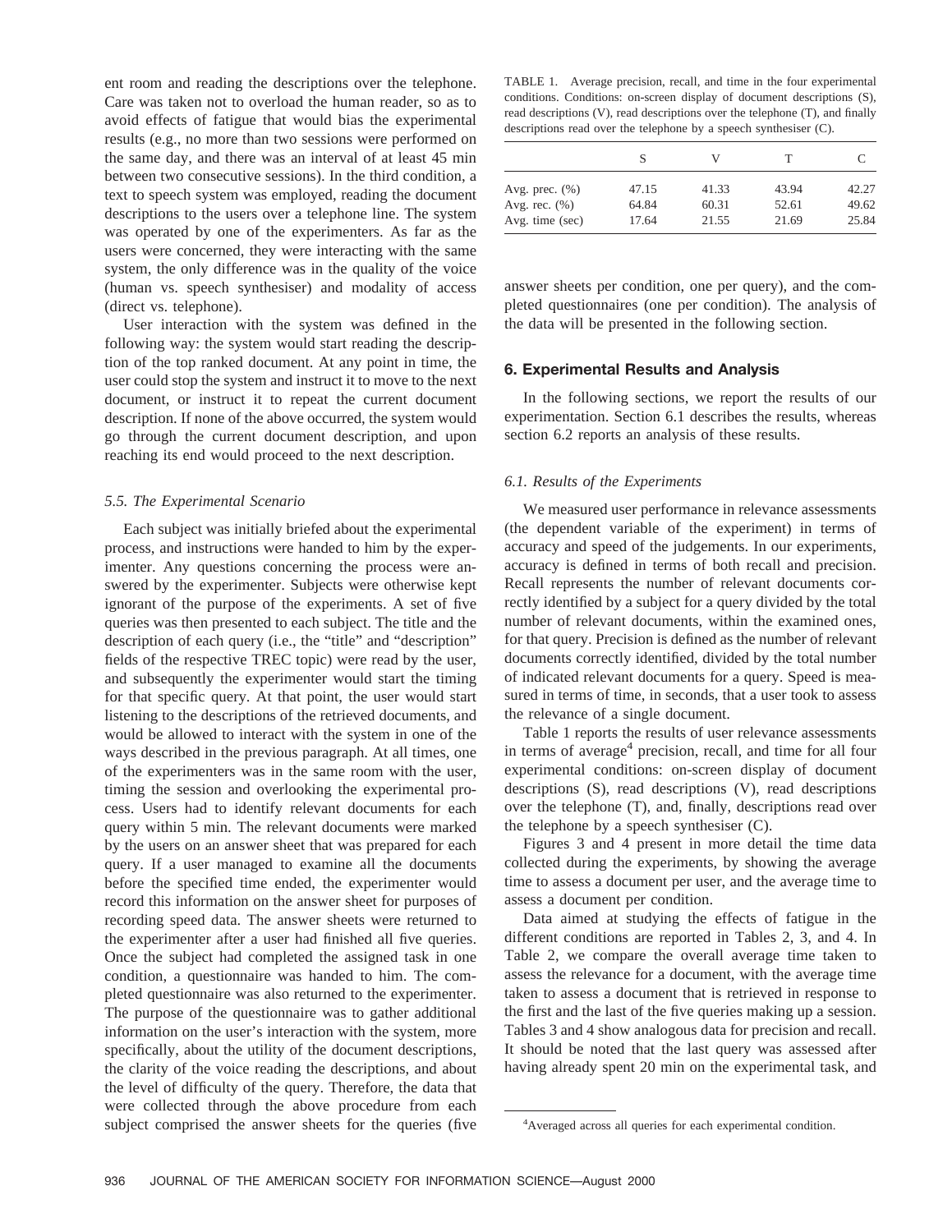#### Average time per document per condition



FIG. 3. Average time to assess a document per condition.

therefore the user may have been starting to lose concentration.

Table 5 shows a comparison of the effects of long and short queries on the precision, recall, and average time in the four conditions. We gathered this data to see if there was a significant variation in users' speed and accuracy in judging the relevance of documents between short queries (queries so short that users could easily keep them in mind) and long queries (queries so long that users needed to have them

Average time per document per user



FIG. 4. Average time to assess a document per user.

TABLE 2. Average time per document per user: comparison between first and last query.

|                          |       | V     |       | C     |
|--------------------------|-------|-------|-------|-------|
| Avg. time (sec)          | 17.64 | 21.55 | 21.69 | 25.48 |
| Avg. time first q. (sec) | 19.51 | 23.01 | 22.92 | 25.14 |
| Avg. time last q. (sec)  | 15.26 | 18.41 | 22.27 | 23.38 |

TABLE 3. Average precision per user: comparison between first and last query.

|                                                         |                |                |                | $\mathfrak{c}$ |
|---------------------------------------------------------|----------------|----------------|----------------|----------------|
| Avg. prec. $(\%)$                                       | 47.15          | 41.33          | 43.94          | 42.27          |
| Avg. prec. first q. $(\%)$<br>Avg. prec. last q. $(\%)$ | 40.73<br>49.25 | 57.56<br>31.39 | 48.26<br>30.21 | 57.72<br>32.41 |

TABLE 4. Average recall per user: comparison between first and last query.

| Avg. rec. $(\%)$          | 64.84 | 60.31 | 52.61 | 49.62 |
|---------------------------|-------|-------|-------|-------|
| Avg. rec. first q. $(\%)$ | 59.73 | 65.56 | 43.17 | 48.15 |
| Avg. rec. last q. $(\%)$  | 50.85 | 53.06 | 36.81 | 29.33 |

written down in front of them at all times and constantly refer to them). To distinguish between long and short queries, we measured the average number of lines of the description of the 50 queries used in the experiments (i.e., the part of the TREC topic that each user had to read and comprehend before starting the session). The average number of lines for the 50 queries was 5.48, and therefore we defined as "short queries" those whose descriptions contained less than six lines, and as "long queries" the remaining ones.

#### *6.2. Analysis of the Results*

Table 1 shows that users in condition S perform better than any other condition in terms of precision and recall, and are also faster in their judgements. This result was expected, because condition S is the most familiar to the users and the least complex among the various experimental conditions. In this condition, the low levels of recall and precision are resulting from the difference in perception of relevance of documents between our users and the TREC assessors. Their low values should not surprise. It is a well-known fact that there is often very little agreement between two persons on the relevance of a document to a query. Comparing these recall and precision values with those obtained for other conditions shows the effects of the judgement conditions and the forms of response on the users' perception of relevance. In other words, condition S can be considered as the baseline for our analysis.

Data in Table 1 also show that performance, in terms of recall and average time, gradually decreases across conditions from S to C, although some of these differences are not statistically significant (i.e. average time of conditions V and T). A striking result is that users achieved higher

TABLE 5. Average precision, recall, and time: comparison between long and short queries.

|                   | S     | v     | т     |       |
|-------------------|-------|-------|-------|-------|
| Long queries      |       |       |       |       |
| Avg. prec. $(\%)$ | 48.38 | 43.82 | 49.14 | 39.37 |
| Avg. rec. $(\%)$  | 67.36 | 56.7  | 64.05 | 56.42 |
| Avg. time (sec)   | 19.97 | 19.32 | 21.68 | 23.61 |
| Short queries     | S     | V     | т     | C     |
| Avg. prec. $(\%)$ | 46.01 | 38.93 | 37.7  | 44.81 |
| Avg. rec. $(\%)$  | 64.45 | 63.75 | 43.25 | 44.24 |
| Avg. time (sec)   | 16.51 | 23.70 | 22.69 | 27.12 |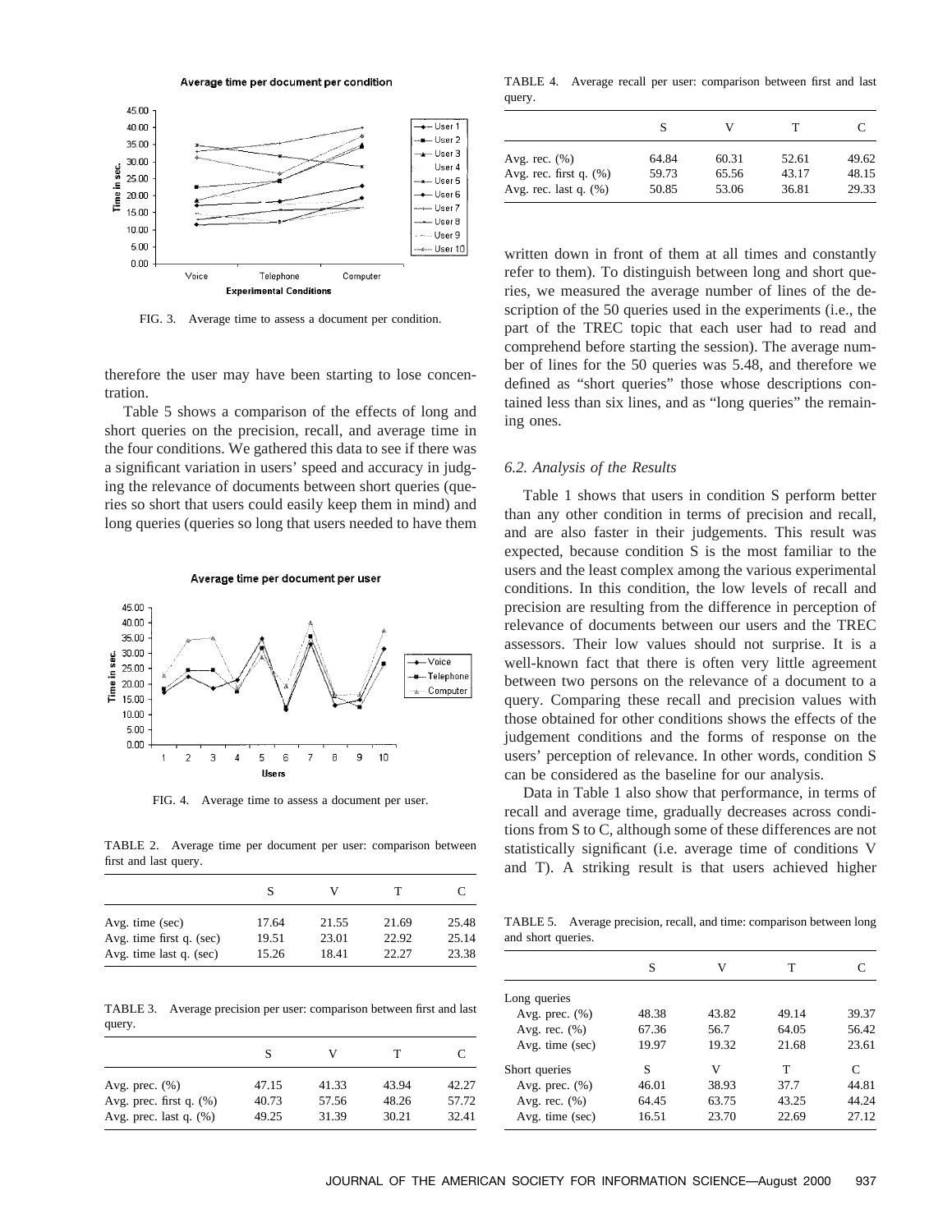precision in condition T than in conditions V or C. Users seem to be more concentrated when listening to the summaries over the phone than when the same summaries are read to them in person. However, the concentration did not compensate for the drop in voice quality in condition C. Nevertheless, the difference in precision between conditions S and C is not so great (only about 5%) as to create insoluble problems for a telephone-based IR system. The lower performance in terms of recall in condition C could be balanced by using relevance feedback. The correct identification of at least some relevant documents could be enough to let the relevance feedback process work effectively. This conclusion supports our intention to implement a relevance feedback mechanism in the IVIRS prototype.

A significant difference among the four conditions lies in the average time taken to assess the relevance of one document, in particular between conditions V and C (significant at the 2% level for a two-tailed *T*-test), and T and C (significant at the 5% level for a two-tailed *T*-test). This difference is large enough to enable a user to assess on average, in the same amount of time, more than 22 documents in condition S compared to only 13 in condition C, an increase of more that 70% in number of documents assessed. This result suggests that using a telephone-based IR service might be more time-consuming, and therefore more expensive, than using a conventional computer based IR system. A concerned user would have to evaluate if it is more cost effective, in terms of time connected to the service, to access the system using computer and modem and reading the documents on the screen, than accessing the system using a telephone. Of course, this consideration is only valid if the user has a choice.

An analysis of Figures 3 and 4 shows that we can conveniently divide users into two groups, depending on the speed at which they perform the relevance assessments. It should also be noted that user behaviour, as far as speed is concerned, remains consistent across all three experimental conditions. In other words, "fast" users remain fast, and "slow" users remain slow, whatever the experimental condition. Figure 3 best represents this observation: one can almost perfectly divide the set of slow and fast users into two classes by drawing a horizontal line that defines the time point (at approximately 17.5 sec) that distinguishes the two groups. The hypothesis that slow users are more accurate in their judgements was not proved by our data.

Table 2 shows that in all experimental conditions the average time per document is lower for the last query than for the first one (significant at the 2% level for a two-tailed *T*-test for condition V). Moreover, Tables 3 and 4 show that both precision and recall values for the last query are significantly lower that those for the first query (significant at the 5% level for a two-tailed *T*-test for both precision and recall in condition C). We believe that this result indicates that users cannot hold their concentration on the telephone for a long period of time. It seems to be the case that, after some time, users start making hasty and often erroneous judgements. Therefore, it may be more effective for a user to have many short sessions with a telephone-based IR service instead of a single long one.

Although the data in Table 5 do not statistically confirm any findings, we can observe that users tend to be faster and more precise with long queries than with short ones. The only exception to this is condition C, where precision was higher with short queries than with long ones. A possible explanation for these results can be given by examining how the user marked the descriptions of the queries on the answer sheets. When presented with long queries, users tended to mark a few "key words" in the description of the query, and subsequently look for these key words in the document surrogates. However, users did not usually follow the same technique when examining short queries. This technique of identifying key words seems to enable users to identify more precisely relevant documents in conditions S, V, and T, but does not seem to work for condition C. A possible explanation is that, in condition C, users might not be able to spot the key words because of the poor quality of the synthesised voice. This would explain the considerable drop in precision for long queries from condition T to C. With short queries, users did not usually mark key words and concentrated more on listening to the document descriptions. Nevertheless, short queries were more difficult to assess than long ones because of their ambiguity. It is probably the further increase in attention necessary to deal with condition C that explains the much longer average time and the higher precision of users dealing with short queries in this condition compared with other conditions. Finally, an analysis of the data collected through the questionnaires showed that there was no great difference in perception of query complexity and usefulness of the document descriptions among conditions. Most users found the voice of the human reader clear, as opposed to the voice of the speech synthesiser, which they found hard to understand and tiring to listen to for a long time.

# **7. Conclusions and Future Work**

We presented the results of a study of users' perception of relevance of documents. Documents retrieved in response to a query are presented to the users in a variety of conditions and we compared the differences in users' perception of relevance related to the judgement conditions and forms of response (Cuadra & Katter, 1967). Our results suggest that users' perception of relevance of documents is highly influenced by these factors. In the particular case of spoken documents, the low levels of accuracy and speed of the judgements suggest the necessity of studying more sophisticated ways of presenting documents to users and more complex forms of human–computer interaction.

The most important implications of our results for the design and implementation of the IVIRS system, and of similar systems, are the following:

● The system should enable the user to provide interactive relevance feedback to the retrieval process, because this